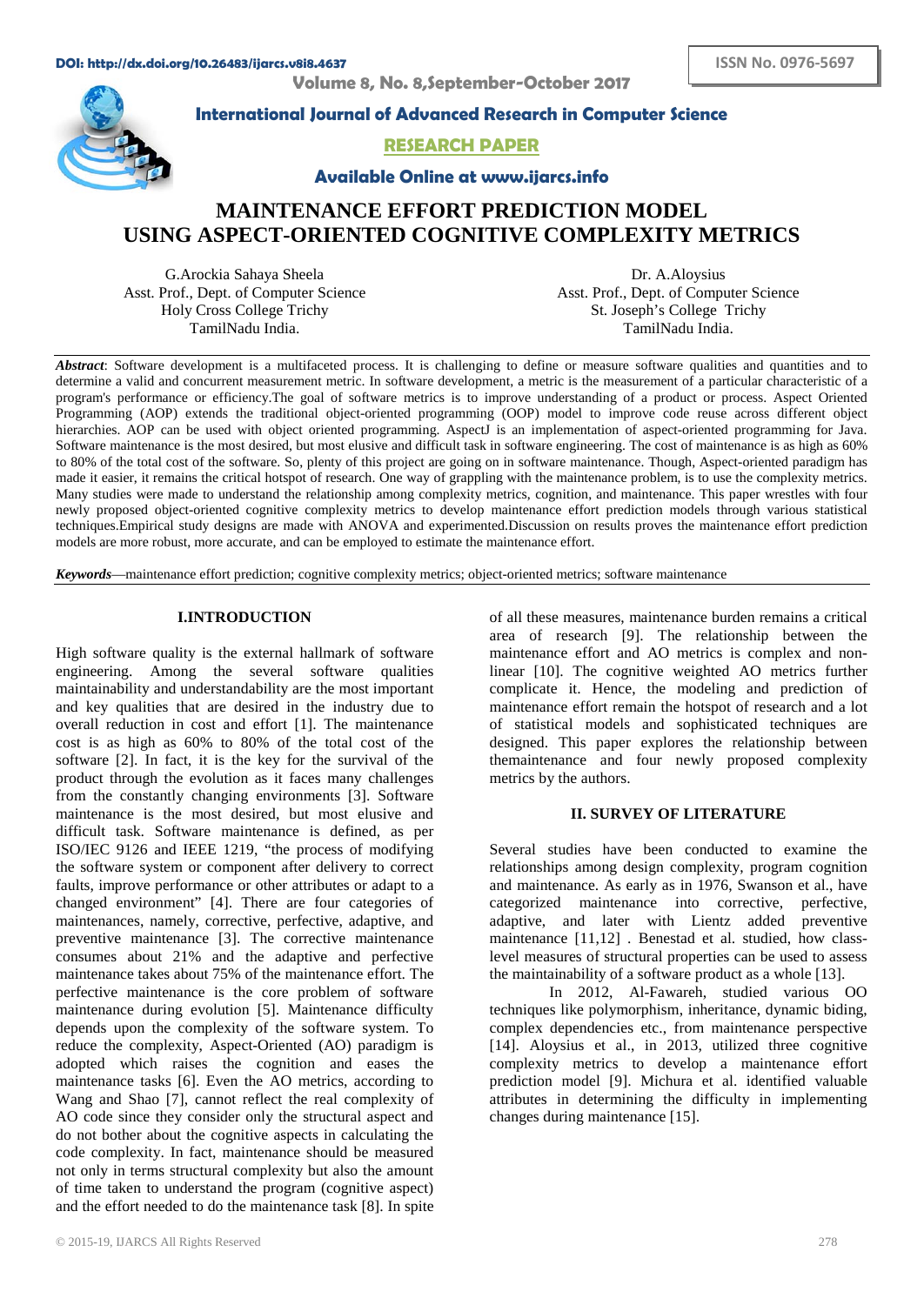## **III. EMPIRICAL STUDY DESIGN**

The research design of empirical study is suggests that design complexity, maintenance task, and programmer ability influences maintenance performance. Maintenance performance is the dependent variable whereas design complexity and maintenance tasks are independent variables. This study is conducted to find the existence of relationship between cognitive complexity metrics and maintenance time, and to develop a model to predict the maintenance effort.

Maintainability is defined as the ease with which systems can be understood and modified [17]. In past studies, it has been measured as "number of lines of code changed [16] [18], time (required to make changes) and accuracy [19] [17], and "time to understand, develop, and implement modification" [20]. In this study, maintainability was measured as "time to understand, develop, and actually make modifications to existing programs [20]". Accuracy has not been considered in the maintenance measurement because of the reasons that an inverse relationship exists between time (for making changes) and accuracy. All these metrics have been individually validated by comparing their values with similar metrics and have been found to be a better metrics.G. ArockiaSahaya Sheelaand Aloysius, the authors of this article, proposed the four design metrics namely CWMC [21], CWCAE[22], CWPA[23 ], and CWCoAR [24 ]these are the measures of design complexity considered in this study and mathematically defined, calibrated their cognitive weights, experimented with case studies.The second independent variable in the study is the maintenance task. Many of the researchers classify maintenance activities as adaptive, corrective, and perfective. Only two maintenance tasks are used in the study. They are perfective and corrective.

The design complexity is measured using cognitive complexity metrics, these metrics are to be validated. They are validated to find if these metrics are indeed valid metrics of design complexity in the contexts of both 'Perfective Maintenance' (treatment 1) and 'Corrective Maintenance' (treatment 2) tasks.

This study has been conducted to find the relationship between design complexity and maintenance time. It also proposes a model to predict the maintenance effort. There are numerous ways to assess the relationship between two variables. Some of them are t-test/ANOVA, correlation and regression. They can be used to see whether each complexity metric is a reliable indicator of expected maintenance time. The complexities for both the treatments, with each of the four metrics, CWMC, CWCAE, CWPA and CWCoAR are measured. Tests are conducted to validate the proposed metrics CWMC, CWCAE, CWPA and CWCoAR empirically. This is the primary objective of the experiment.

#### **IV. EMPIRICAL EXPERIMENT**

There are 122 developers who had two years of programming language experience in which they had at least six months of AOP experience. That the details are given in the table I

Table I. Summary of Programming Experience of Participants

| <b>Programming Experience</b>       | Mean  |      |  |  |
|-------------------------------------|-------|------|--|--|
| <b>Total Programming Experience</b> | 43.73 | 17.3 |  |  |
| (Years)                             |       |      |  |  |
| AO Programming Experience           | 11.98 | 5.66 |  |  |
| (Years)                             |       |      |  |  |
| $N = 122$ Subjects                  |       |      |  |  |

Two independent treatments are used in the experiment, one involving 'Perfective Maintenance' and the other involving corrective maintenance, which constituted a required assignment Two versions of each treatment are constructed and designated as the "low-complexity" version and the "high-complexity" version based on their corresponding metric (CWMC, CWCAE, CWPA and CWCoAR) values. That the details are given in the table II.

Table II. Allocation of Subjects to Treatments

| <b>Maintenance</b> | <b>Perfective</b> | <b>Corrective</b> | <b>Total</b> |
|--------------------|-------------------|-------------------|--------------|
| Low                | 55                | 69                | 124          |
| Complexity         |                   |                   |              |
| High               | 67                | 53                | 120          |
| Complexity         |                   |                   |              |
| Total              | 122               | 122.              | 244          |

Characteristics of the two systems as well as the corresponding metrics value are summarized in the Table III.

Table III. Characteristics of Programs used for Empirical Validation

|               | <b>Ouadrilateral</b><br>(perfective) |                           | Tractor – Trailer<br>(Corrective) |                           |
|---------------|--------------------------------------|---------------------------|-----------------------------------|---------------------------|
|               | Low<br>Complexity                    | <b>High</b><br>Complexity | Low<br>Complexity                 | <b>High</b><br>Complexity |
| #Classes      | $\mathfrak{D}$                       |                           |                                   | $\mathcal{R}$             |
| #Methods      | $\overline{5}$                       | 18                        | 10                                | 14                        |
| <b>CWMC</b>   | 6                                    | 12                        | 17                                | 23                        |
| <b>CWCAE</b>  | 8                                    | 11                        | 14                                | 28                        |
| <b>CWPA</b>   | 12                                   | 22                        | 23                                | 40                        |
| <b>CWCoAR</b> | 11                                   | 19                        | 22                                | 32                        |

## **V. RESULTS AND DISCUSSION**

For each treatment, a single factor ANOVA is performed to verify, if the dependent variable (maintenance time) for the two groups (high complexity and low complexity systems) are equal.The first and second treatment(Perfective and corrective) has the high-complexity version of the system had a higher MMT ( 126.13 for perfective and 159.77 for corrective) compared to the low-complexity version (109.09 for perfective and 106.10 for corrective). ANOVA is performed to test the statistical significance of this difference, and the results are verified. The analysis shows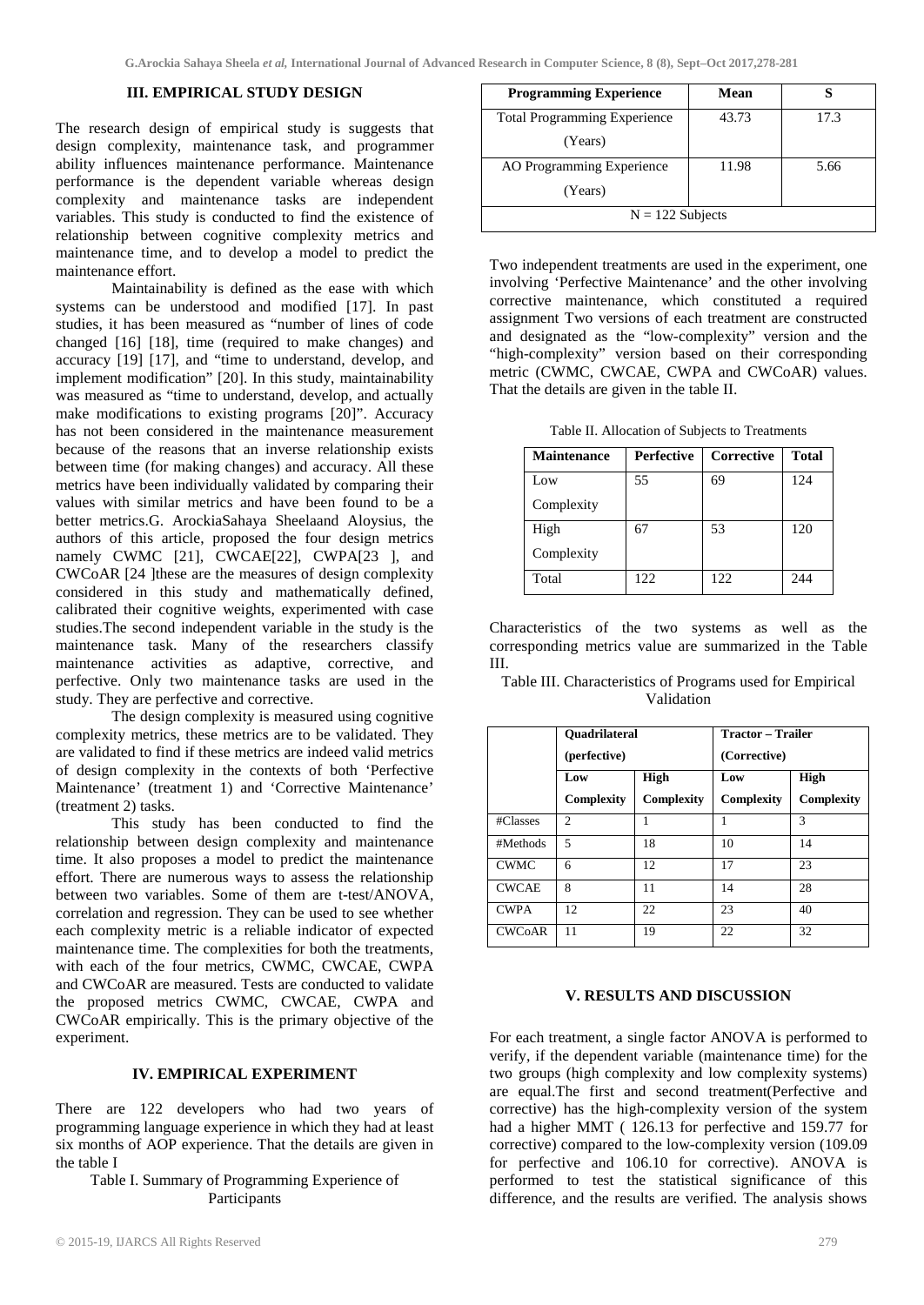that the P-value is lesser than 0.00001. The system is categorized as high or low complexity, based on the values of the four metrics, it is concluded that a system with greater CWMC or CWCAE or CWPA or CWCoAR requires more time to perform a given maintenance task than the time required by a system with lower CWMC or CWCAE or CWPA or CWCoAR. Therefore, it is concluded that CWMC, CWCAE, CWPA and CWCoAR are valid complexity metrics, and there is a significant difference in the maintenance time required to make changes to systems, for the first treatment of all the four metrics. The table IV provides the difference level of complexity.

Table IV. ANOVAs for differences by Level of Complexity

| <b>Treat</b> | <b>Time</b><br><b>Maintenance</b><br>Mean<br>(MMT) |            | F     | P         |
|--------------|----------------------------------------------------|------------|-------|-----------|
| ment         | Low                                                | High       |       |           |
|              | Complexity                                         | Complexity |       |           |
|              | 109.09                                             | 126.13     | 36.15 | < 0.00001 |
|              | 106.10                                             | 159.77     | 55.36 | < 0.00001 |

A correlation analysis is applied in assessing the relationship between the metrics and maintenance time and the results are tabulated in Table V. From the Table V, it is observed that all the four metrics have high positive correlation. The maintenance effort prediction model used 80% data for model building and 20% for validating the model.

Table V Correlation Analysis for Model Building Data

| Model    | <b>CWMC</b> | <b>CWCAE</b> | <b>CWPA</b> | <b>CWCoAR</b> |
|----------|-------------|--------------|-------------|---------------|
| Building |             |              |             |               |
| 80%      | 0.47        | 0.55         | 0.57        | 0.52          |

The results of regression analysis conducted to investigate the importance of the four complexity metrics (independent variables) in determining the maintenance time (dependent variable) are discussed in this section. Linear regression with one independent variable is performed for each of the four variables. Each of the variables, CWMC, CWCAE, CWPA and CWCoAR is found to have a statistically significant positive relationship with maintenance time. Based on the results, it is concluded that all the four metrics are valid predictors of maintenance time.

There are several criteria to evaluate the predictions of a model. The coefficient of multiple determinations adjusted R2 is used to indicate the amount of variance that is accounted for by the independent variables in a linear model. Because adjusted R2 tends to be an optimistic estimate of how well the model fits the population, adjusted R2 also compensates for the number of independent variables in the model.

## Table VI. Regression Analysis - AOP-CCMS vs. Maintenance Time

| Variable      | <b>Test</b> | p-value        | βi       | <b>Adjusted</b> |
|---------------|-------------|----------------|----------|-----------------|
|               | statistic   | $\alpha = .05$ |          | R <sub>2</sub>  |
|               | $n = 244$   |                |          |                 |
| <b>CWMC</b>   | 8.28        | < 0.00001      | 2.962854 | 0.22            |
| <b>CWCAE</b>  | 10.21       | < 0.00001      | 2.872796 | 0.30            |
| <b>CWPA</b>   | 10.62       | < 0.00001      | 2.244747 | 0.32            |
| <b>CWCoAR</b> | 9.45        | < 0.00001      | 2.752814 | 0.27            |

Predictive Maintenance Time (PMT) with each cognitive complexity metric can be derived from the data provided in Table VI. The predicting linear equations are listed below:

PMT = 77.1975 + 2.964761412\* CWMC with 22% variance (1)

PMT = 77.1213+ 2.876116274\* CWCAE with 30% variance (2)

 $PMT = 66.3855 + 2.245081749*$  CWPA with 32% variance. (3)

PMT = 62.6567+ 2.753505918\* CWCoAR with 27% variance. (4)



Multiple regression analysis with all the four variables together is performed to determine the combined explanatory power of these variables.

| Table VII. Multiple Regression Analysis between AOP- |              |  |
|------------------------------------------------------|--------------|--|
|                                                      | CCMS and MMT |  |

| <b>Variable</b> | <b>Test</b><br>statistic<br>$n = 244$ | p-value<br>$\alpha = .05$ | βi      | <b>Adjusted</b><br>R <sub>2</sub> |
|-----------------|---------------------------------------|---------------------------|---------|-----------------------------------|
| <b>CWMC</b>     | $-2.52$                               | 0.012                     | $-4.31$ |                                   |
| <b>CWCAE</b>    | $-0.24$                               | 0.81                      | $-0.29$ |                                   |
| <b>CWPA</b>     | 2.95                                  | 0.003                     | 4.52    | 0.35                              |
| <b>CWCoAR</b>   | 0.32                                  | 0.9                       | 0.69    |                                   |

The result of the regression analysis shown in Table VII confirms the percentage of variance as 35, which is greater than the percentage of variance of any other single metric value. This regression model is given as follows: PMT = 63.990756-4.305158621\*CWMC -0.289824794\* CWCAE+ 4.52003111\* CWPA+0.695203003\*CWCoAR .....(5)